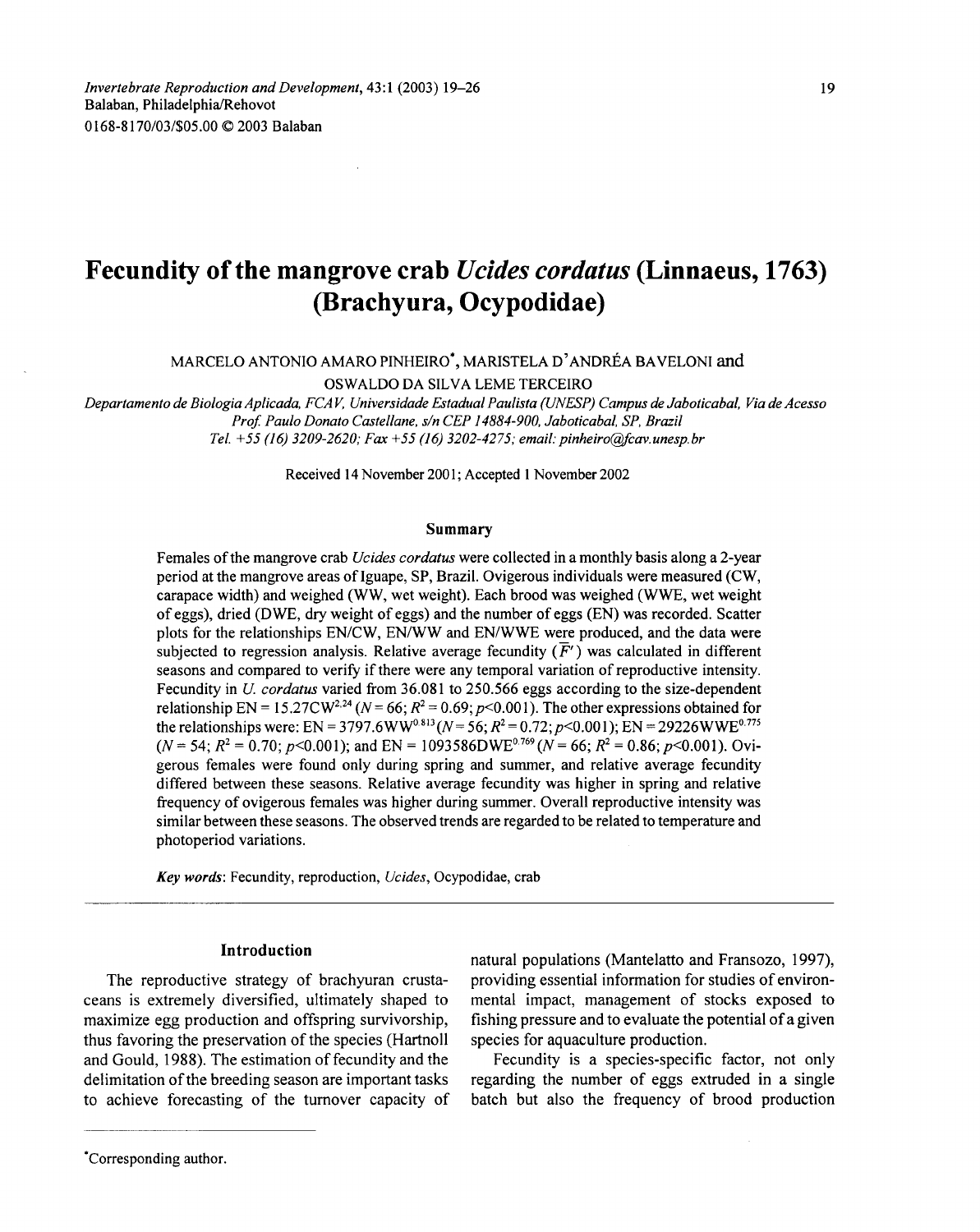during the breeding season or life span (Sastry, 1983). According to Bourdon (1962), fecundity is defined as the number of eggs produced in each batch, usually increasing with the female body size (Pinheiro and Fransozo, 1995; Costa and Negreiros-Fransozo, 1996; Pinheiro and Terceiro, 2000) and decreasing with egg size or volume (Hines, 1982). Fecundity may also be affected by exogenous and/or endogenous factors (Jensen, 1958; Sastry, 1983), varying interspecifically among populations from different areas.

Size-specific fecundity has been assessed by using different regression models, including non-linear relationships, such as the power function  $y = ax^b$ (Thomas, 1964; Haynes et aI., 1976; Somerton and Meyers, 1983; Pinheiro and Fransozo, 1995; Pinheiro and Terceiro, 2000), and the volumetric model  $y =$ *a+bx<sup>3</sup>* (Jensen, 1958; Almaça, 1987; Flores, 1993; Leme and Negreiros-Fransozo, 1998). Therefore, intraspecific fecundity comparisons, either seasonal within a given population or spatial among different populations, are not always possible. The structure of the compared populations should be similar and the mathematical and statistical treatment of data need to be standardized (Pinheiro and Terceiro, 2000).

There is a general lack of information on the fecundity patterns of seniterrestrial mangrove brachyurans from which grapsids were more frequently studied (Pillay and Ono, 1978; Seiple and Salmon, 1987; Kyomo, 1988; Dfaz and Conde, 1989; Ruffino et aI., 1994; Schuh and Diesel, 1995a, 1995b; Cobo and Fransozo, 1998; Leme and Negreiros-Fransozo, 1998). Regarding ocypodids, there are a few accounts on species of the genus *Uca,* e.g., a revision by Hines, 1982, and *Ucides* (e.g., Rujel-Mena, 1996 on *U. occidentalis* and Mota-Alves, 1975, and Costa, 1979, on *Ucides cordatus).*

*Ucides cordatus* (Linnaeus, 1763) is a semiterrestrial crab belonging to the Ocypodidae family, distributed along the western Atlantic from Florida (USA) to Santa Catarina (Brazil) (Melo, 1996). This species is restricted to mangrove areas, where it feeds on leaves and digs galleries in the sediment, being considered one of the key-role mangrove species (Koch, 1999).

The purpose of the present study is to estimate the potential fecundity, the relative average seasonal fecundity  $(\overline{F}')$  and the reproductive intensity (IR) of U. *cordatus* as a means to evaluate its reproductive strategy. In addition, it is also presented a revision of the literature containing information on the egg production of this species, which is compared to the values obtained for other mangrove brachyurans.

## **Materials and Methods**

Specimens of *U. cordatus* were monthly collected at the mangrove areas of Barra de Icapara (24°41 '9.2"S), Iguape (SP), during the period from September, 1998, to August, 2000. In each month the individuals were captured manually in their open and closed burrows by two crab men in a rectangular mangrove area  $(50 \times 10 \text{ m} = 500 \text{ m}^2)$ , disposed perpendicularly from the shore to mangrove apicum. Individual females (nonovigerous and ovigerous) were put in plastic bags to avoid the loss of eggs and appendages, and frozen until further analysis.

Approximately ten eggs from each individual brood were examined under a dissecting microscope to determine the embryonic stage of eggs, classified whether as initial, intermediate or final, corresponding, respectively, to the stage ranges 1-4, 5-8 and 9-10 proposed by Boolootian et al. (1959). Only females incubating initial broods (late blastula to early gastrula) were used for egg counts to minimize the error due to egg loss during subsequent stages (Pinheiro and Terceiro, 2000).

The wet weight (WW) of each ovigerous female and their brood (WWE) was recorded using an analytical balance to the nearest 0.01 g. The carapace width (CW) of examined females was measured with a vernier caliper to a precision of 0.05 mm. For each specimen, the relative brood weight (BW%) was obtained by the percentage of egg wet weight in comparison with total wet weight of the female. The correlation between SW% and CW was tested at the 5% significance level.

The pleopods of each female were removed with scissors and stored in 70% ethanol, which was replaced with absolute ethanol 24 h after for better dehydration. For analysis, the excess of ethanol was discarded and the broods were placed in Petri dishes to separate the eggs. After isolation, the egg mass of each female was dried in a stove at 60°C for 48 h to achieve weight stability.

The dry weight of eggs (DWE) of each female was recorded in an analytical balance to the nearest 0.0001 g, and three subsamples of about 3 mg were separated to estimate fecundity. In each subsample, eggs were counted under a microscope supplied with a computer analysis system (software KS-lOO 3.0, Zeiss). To determine the fecundity of each female (EN), the mean of the three subsamples was extrapolated to DWE, resulting in individual fecundity.

After the input of data, the scatterplots of the relationships EN×CW, EN×WW, EN×WWE and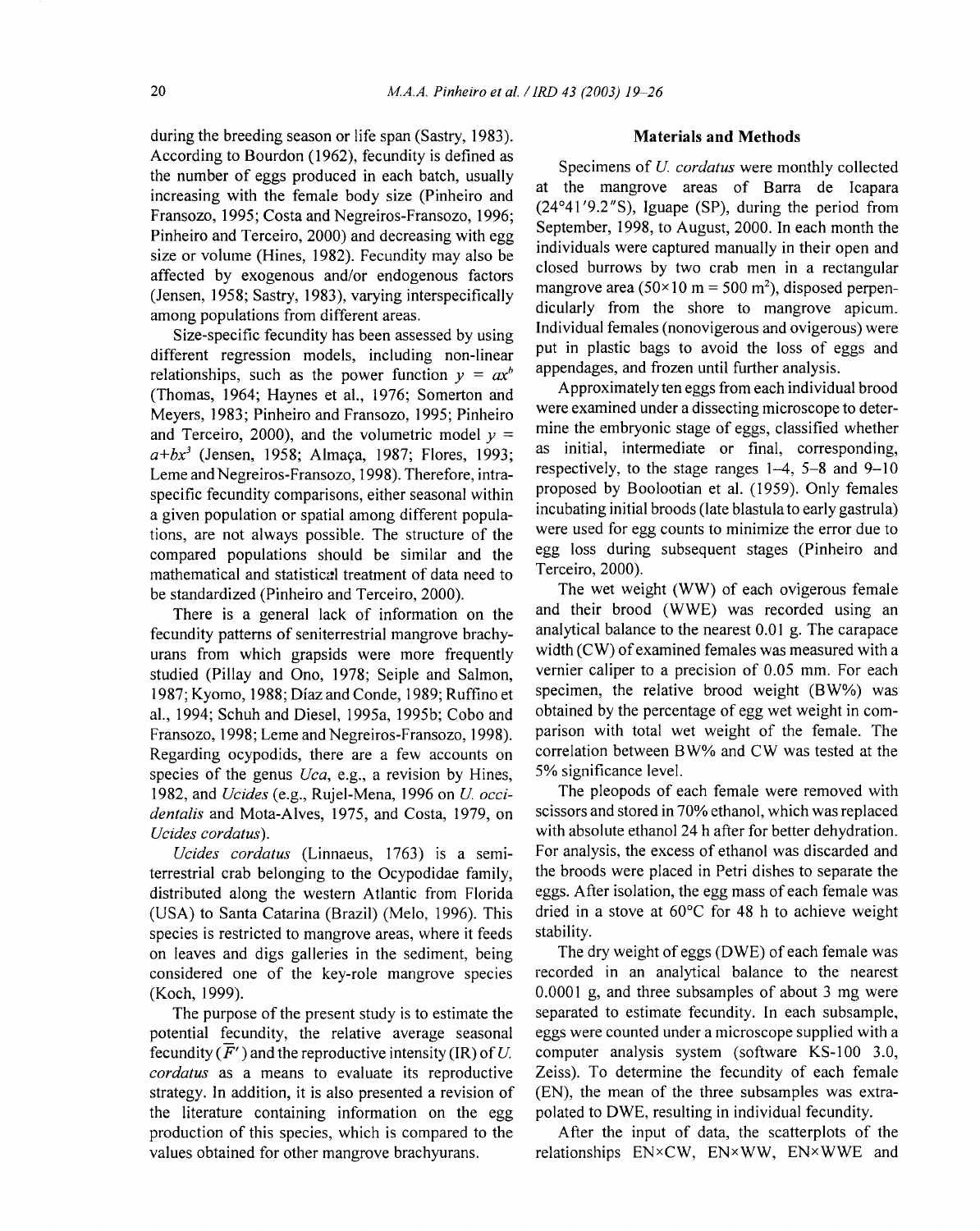EN×DWE were visually analyzed to observe the shape  $320,000$   $\equiv$  EN = 15.3 CW<sup>2.24</sup> providing the best fit. Since in most relationships the power function  $y = ax^b$  renders an excellent fit (Pinheiro and Fransozo, 1995), it was possible to calculate the relative average seasonal fecundity  $(\overline{F}^{\prime})$ ,<br>according to Pinheiro and Terceiro (2000) 80,000 according to Pinheiro and Terceiro (2000),

$$
\overline{F}' = \frac{1}{n} \sum_{i=1}^{n} \frac{NE_i}{CW_i^b}
$$

where  $\overline{F}$  is relative average fecundity, *n* is the total 320,000 EN = 3797.6 WW<sup>0.813</sup><br>number of ovigerous females in the sample, *NE*, is the number of ovigerous females in the sample,  $N_{\text{eff}}$  is the  $\frac{1}{R^2} = 0.72$  number of eggs of the *i*th female, *b* is the constant of 240,000  $\frac{1}{2}$  N = 56 the function  $y = ax^b$  for the relationship EN×CW, and  $CW_i$  is the carapace width of the *i*th female.

 $\bar{F}^\prime$  was calculated for each season to assess reproductive potential and intensity. Data were subjected to 80,000 an ANOVA and the contrast among average values was tested by a Tukey test ( $\alpha = 0.05$ ). 0

for each season based on the relative frequency of **WW(g)** breeding individuals within the total female in each statistical significance level by the  $\chi$ -square test,<br>according to Zar (1999). 240,000  $R^2 = 0.70$   $R = 54$ according to Zar (1999).

The reproductive intensity (IR) was calculated for  $\overline{Z}$  160,000 b season as the  $\overline{F}$  value multiplied by the seasonal  $\overline{M}$  160,000 each season as the  $\overline{F}'$  value multiplied by the seasonal proportion of ovigerous females.

#### **Results**

During the period from September, 1998, to September, 2000, 276 *U. cordatus* ovigerous females were captured. Size range of collected crabs ranged from 30.9 and 72.9 mm  $(50.6 \pm 8.7 \text{ mm})$  CW. Females carrying early broods prevailed (39.1%), followed by crabs bearing intermediate (34.4%) and final clutches (26.5%). From the 108 females collected with early embryos, 66 crabs within the size range between 36.8 to 72.8 mm (50.9  $\pm$  8.7mm) CW were used for fecundity analyses. Number of eggs varied from 36,081 to 250,565 (107,891  $\pm$  46,399).

EN was positively correlated with female size  $(r =$ *0.83; p<O.OOI)* and the resulting scatterplot shows a curvilinear trend (Fig. lA), expressed by the function EN = 15.3 CW<sup>2.24</sup> ( $R^2$  = 0.69,  $N$  = 66,  $p$  < 0.001), which rendered a satisfactory fit. The same pattern was observed for the relationships between EN and weight (Fig. 1B, 1C), in which a positive and significant correlation at the 0.1 % statistical significance level was



Fig. 1. *Ucides cordatus* (Linnaeus, 1763). Scatterplot and fitted power function for the relationships: A. Number of eggs (EN) vs. carapace length (CW). B. number ofeggs (EN) vs. total wet weight (WW). C. Nmber of eggs (EN) vs. wet weight of eggs (WWE).

found (EN/WW,  $r = 0.85$ ; EN/WWE,  $r = 0.84$  and EN/DWE,  $r = 0.93$ ). Descriptive statistics of the variables involved are shown in Table 1, and the models adjusted to the data are listed in Table 2.

The variable BW% varied from 4.6 to 16.2% (8.7  $\pm$ 2.0%) and was not found to be correlated with female size  $(N = 146; r = -0.09, p > 0.001)$ .

Ovigerous females were only recorded in spring and summer during both sampled years (Fig. 2A). Their relative frequency was higher during summer  $(31.6\% > 25.8\%; \chi^2 = 17.75, p < 0.01)$ , but their index of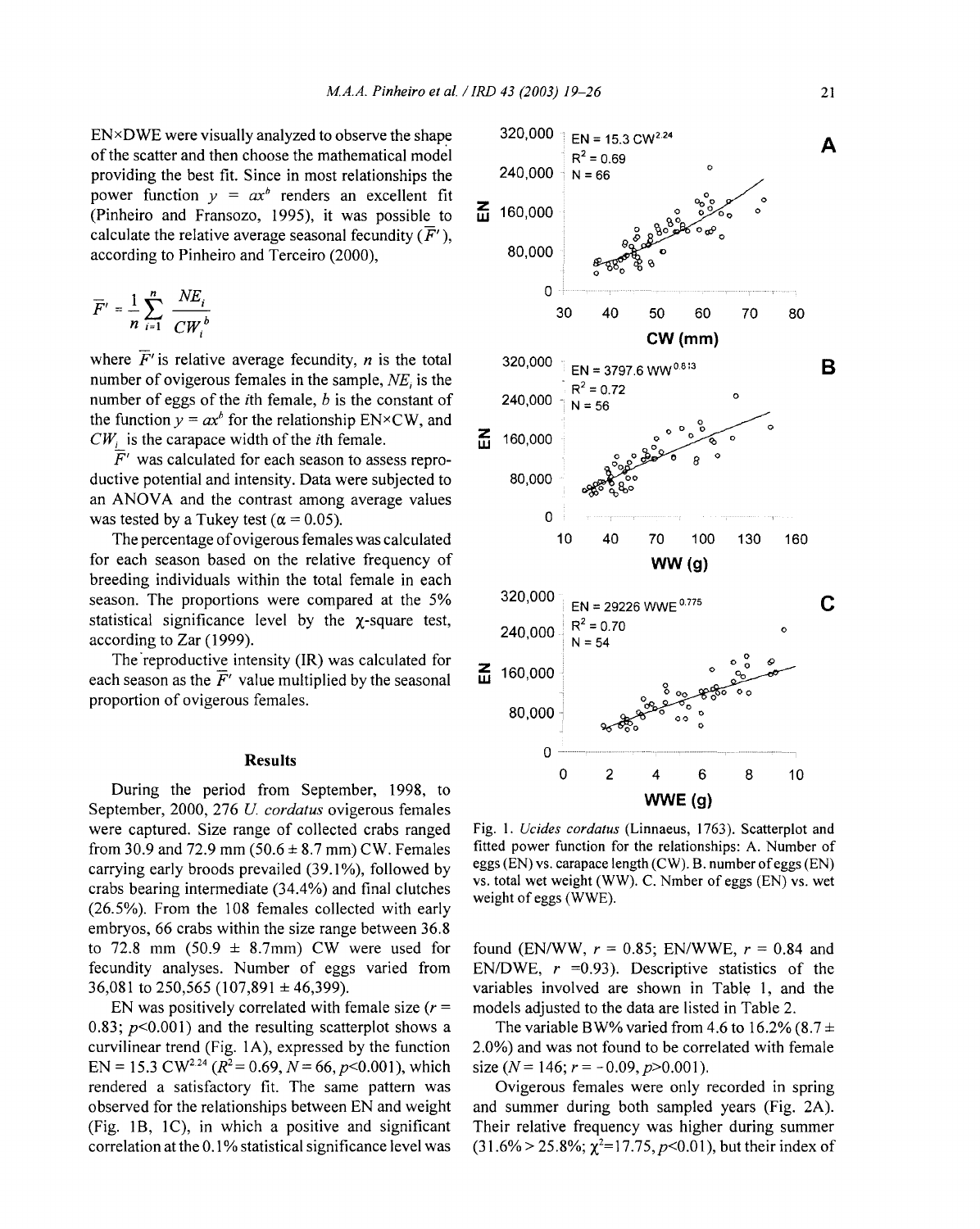| Variables       |    | Min.   | Max.    | $x \pm s$            | CV. % |  |
|-----------------|----|--------|---------|----------------------|-------|--|
| $CW, \text{mm}$ | 66 | 36.85  | 72.85   | $50.90 \pm 8.68$     | 17.1  |  |
| EN              | 66 | 36,081 | 250,566 | $107,891 \pm 46,339$ | 43.0  |  |
| WW, g           | 56 | 22.98  | 143.28  | $60.76 \pm 28.34$    | 46.7  |  |
| WWE, g          | 54 | 1.75   | 13.72   | $5.45 \pm 2.42$      | 44.4  |  |
| DWE, g          | 66 | 0.27   | 2.10    | $0.94 \pm 0.46$      | 48.9  |  |

Table 1. *Ucides cordatus* (Linnaeus, 1763). Descriptive statistics of biometric and biologic variables of ovigerous females used in fecundity and biometric analyses involving number of eggs

Table 2. *Ucides cordatus* (Linnaeus, 1763). Equations ofbiometric relationships using number ofeggs (EN) as the dependent variable and carapace width (CW), total weight of ovigerous female (WW), wet weight of eggs (WWE) and dry weight of eggs (DWE) as independent variables. All relationships were found significant at the 0.1 % statistical significance level

| Relationship    | Ν   | Power function $(y=ax^b)$          | Linearized function ( $\ln y = \ln a + b \ln x$ ) | $R^2$ |       |      |  |
|-----------------|-----|------------------------------------|---------------------------------------------------|-------|-------|------|--|
| $EN \times CW$  | 66  | $EN = 15.3$ $CW^{2.24}$            | $\ln$ EN = 2.72 + 2.24 $\ln$ CW                   | 0.69  | 145.5 | 12.1 |  |
| $EN \times WW$  | 56. | $EN = 3797.6 WW^{0.813}$           | $\ln$ EN = 8.24 + 0.813 ln WW                     | 0.72  | 136.2 | 11.7 |  |
| $EN \times WWE$ | 54  | $EN = 29,226$ WWE <sup>0.775</sup> | $\ln$ EN = 10.3 + 0.775 ln WWE                    | 0.70  | 122.5 | 11.0 |  |
| $EN \times DWE$ | 66  | $EN = 109,358 DWE^{0.769}$         | $\ln$ EN = 11.6 + 0.769 $\ln$ DWE                 | 0.86  | 389.4 | 19.7 |  |



Fig. 2. *Ucides cordatus* (Linnaeus, 1763). Bar graph showing percentage of ovigerous females in the total female sample (A), relative average fecundity (B) and reproductive intensity (C) in each season during the study period from September, 1998, to August, 2000.

relative average fecundity was higher during spring **A**  $(17.9 \pm 3.0 > 12.9 \pm 2.3; p<0.001)$  (Fig. 2B). The antagonism between the relative frequency of ovigerous females and the index of relative average fecundity  $(F')$  resulted in similar indices of IR in these seasons, i.e., 4.6 in spring and 4.1 in summer (Fig. 2C).

## Discussion

The number of eggs produced by decapod crustaceans may vary widely according to phylogenesis, life style and habitat (Ou Preez and Maclachlan, 1984).

In brachyurans, egg production is limited by internal cephalotoracic space for the accumulation of yolk, varying according to the cephalotorax shape and the volume occupied by branchial chambers (Hines, 1982). According to Hartnoll (1988), *U. cordatus* may be classified in the  $T_2$  category of "terrestriality" because, although reduced, their branchial chambers allow the storage of air due to a dorsal dilatation at the branchial carapace region. As a result, the relative volume ofgonads in this species is notoriously reduced compared to aquatic brachyurans such as portunids. The average relative weight of the brood in *U. cordatus* is 8.7%, thus contrasting with the 12.3% value observed for the swimming crab *A. cribrarius* (Pinheiro and Terceiro, 2000). On the other hand, Gifford (1962) reported a higher relative brood weight in *Cardisoma guanhumi,* a more terrestrial species, compared to the values obtained herein for *U. cordatus.* Yet, the author established this average value based on only seven specimens. The present account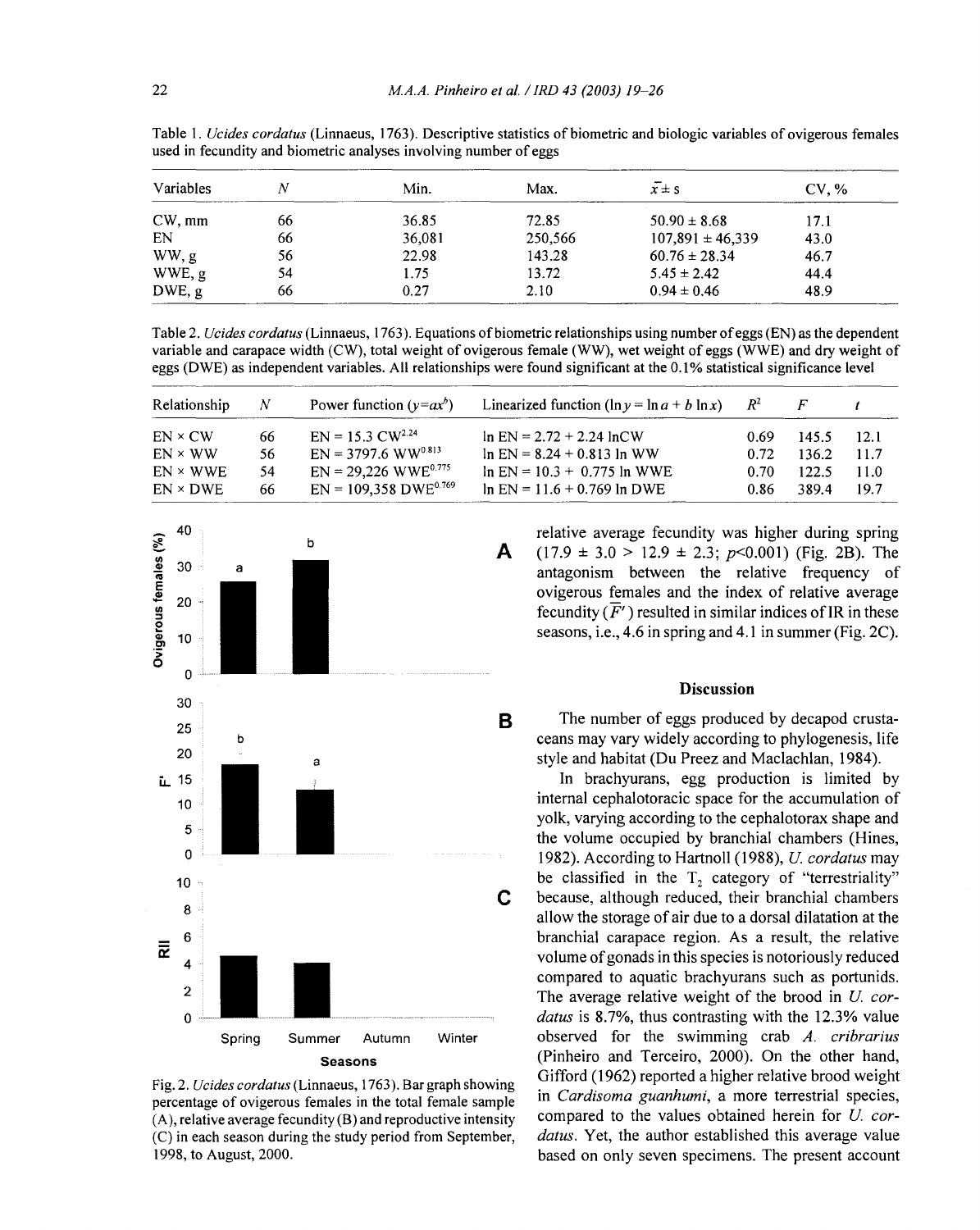confirms the general trend observed by Hines (1988), who evidenced that relative weight of broods is constrained to about 10% of the body weight in brachyuran crustaceans.

The estimation of fecundity allows the evaluation of the reproductive capability and population turnover potential of a given species (Fonteles-Filho, 1979). Actual fecundity is not only given by the number of eggs produced but also by the percentage of fertilized eggs. In most crustaceans, the number of eggs is positively and significantly correlated to the size of the parental female, a rule followed by the mangrove crab *U cordatus.* It is worth noting that all functions fitted in the present study can be used to predict egg production since determination coefficients indicate an adequate fit of data, a condition that is not verified in many fecundity studies published so far. By comparing the scatterplots produced for *U cordatus,* it may be concluded that the model used in the present study is representative for the size range of ovigerous females (Fig. 3). According to Pinheiro and Terceiro (2000), lack of representativeness may result in a non-efficient model for the analysis of fecundity in pleocyemate crustaceans, therefore hampering the extrapolation between the analyzed variables. For instance, the results presented by Costa (1979) and Mota-Alves (1975) for *U cordatus* are obtained from crabs within a rather narrow size range ( $32\leq$ CW $\leq$ 54 mm), thus not encompassing a representative sample of the size distribution of ovigerous females.

Even within a single species, the latitudinal variation of fecundity is evident, certainly due to the effect



Fig. 3. *Ucides cordatus* (Linnaeus, 1763). Comparison of models fit to the relationship between number of eggs (EN) and carapace width (CW) for the three populations examined. Equations published by Costa (1979) and Mota-Alves (1975) were obtained from average number of eggs (EN) in each cephalotoracic length classes (CL), after extrapolation to carapace width values (CW).

of different environmental factors, mainly temperature and photoperiod (Hines, 1988). Such a trend does not seem to occur among *U cordatus* populations, since size-specific fecundity functions at Iguape (24°42'S) and at a mangrove in Ceara Sate (3°40'S) (Mota-Alves, 1975) are remarkably similar, differing to those obtained by Costa (1979), probably because the latter have also used females carrying intermediate and final embryo stages which may be a source of bias leading to fecundity underestimation. Alternatively, a reduced reproductive potential may be due to specific environmental alterations not indicated by the author. This could be the case, since Costa's study was carried out at the same locality where Mota-Alves sampled the crabs.

The different reproductive patterns of crustaceans are the result of an interaction between endogenous and exogenous patterns. Water temperature and photoperiod are among the most important exogenous factors regulating reproduction (Payen, 1980). This seems to apply to *U cordatus* since the relative frequency of ovigerous females is positively and significantly correlated to those environmental variables, and to rainfall as well (Pinheiro, 2001). This explains the seasonal reproductive pattern of this species, with the occurrence of breeding females during spring and summer, mainly during the latter when temperature is higher and the embryonic and larval development shorter favoring the survivorship of the offspring.

According to the classification proposed by Pinheiro and Fransozo (2001), *U. cordatus* follows a seasonal reproduction, always during the spring and summer months, regardless of latitude (Pinheiro, 2001). The length of the breeding period in this species does not differ between equatorial and intertropical populations (4-5 months), but the reproductive season starts 2 months before in regions close to the austral distribution boundary of this species. This is possibly due to differences of the climatic regime and synchronization of larval release, although the latter is known to be associated to periods of new and full moon (Freire, 1998; Diele, 2000).

Although multiple brooding is a common event in brachyuran crabs (Van Engel, 1958; Pinheiro and Fransozo, 1999), it does not seem to take place in *U. cordatus.* Costa (1979) states that females may produce up to two broods per year, but yearly unimodal distribution of females bearing mature gonads (Pinheiro, 2001) does not support that reproductive trend. According to Pinheiro (2001), the breeding period in this species is ensured by a mating season comprising several months, which actually time reproduction in this species.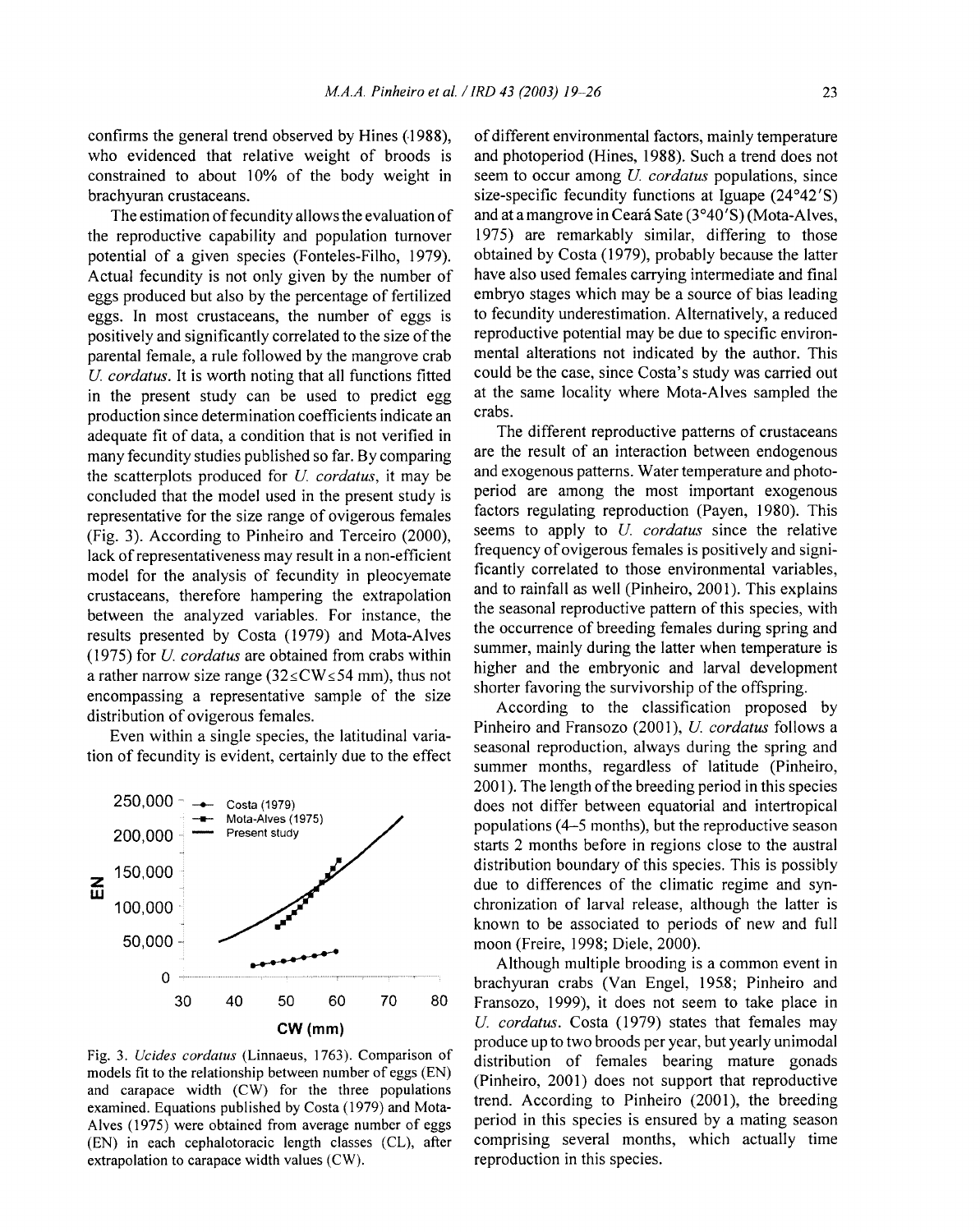| Species                    | Reference                                            | Locality                                                                    |                           | Latitude Fecundity equation                                               | Carapace width, mm |         |                          | Egg numbers              |             |                  |
|----------------------------|------------------------------------------------------|-----------------------------------------------------------------------------|---------------------------|---------------------------------------------------------------------------|--------------------|---------|--------------------------|--------------------------|-------------|------------------|
|                            |                                                      |                                                                             |                           |                                                                           | Min.               | Max.    | $\overline{x} \pm s$     | Min.                     | Max.        | $\sqrt{x} \pm s$ |
| Ocypodidae:                |                                                      |                                                                             |                           |                                                                           |                    |         |                          |                          |             |                  |
| U. cordatus                | Costa (1979)                                         | Caucaia, CE, Brazil                                                         | 3°40'S                    |                                                                           | $43.4*$            | 59.7    |                          | 17,600*                  | $39,100***$ |                  |
|                            | Mota-Alves (1975)                                    | Caucaia, CE, Brazil                                                         | 3°40'S                    | $EN=0.028$ $CW^{3.80}$<br>$(N = 50; R^2 = 0.81)$                          | $48.2*$            | $60.2*$ |                          | 64,000                   | 195,000     |                  |
|                            | Present study                                        | Iguape, SP, Brazil                                                          | $24^{\circ}42'$ S         | $EN = 15.27$ CW <sup>2.24</sup><br>$(N = 66; R^2 = 0.69)$                 | 36.8               | 72.8    | 50.9 <sub>±</sub><br>8.7 | 36,081                   | 250,566     | 107,891±46,399   |
| U. occidentalis            | Rujel-Mena (1996)                                    | Trujillo, Peru                                                              | 3°15'S                    |                                                                           | 55.3               | 75.5    |                          | 190,973                  | 251,526     |                  |
| Uca thayeri                | Fransozo (1999)                                      | Costa & Negreiros- Ubatuba, SP, Brazil                                      | 23°29'S                   | $EN = 88.4 \text{ CW}^{1.91}$<br>$(N = 25; R^2 = 0.62)$                   | 15.4               | 25.5    |                          | 12,910                   | 59,000      | 27,679±10,915    |
| Gecarcinidae:              |                                                      |                                                                             |                           |                                                                           |                    |         |                          |                          |             |                  |
| Cardiosoma<br>guanhumi     | Silva & Oshiro<br>(1998)                             | Baía de Sepetiba,<br>RJ, Brazil                                             |                           |                                                                           | 56.4               | 83.5    |                          | 103,300                  | 366,400     | 190,000          |
| Grapsidae:                 |                                                      |                                                                             |                           |                                                                           |                    |         |                          |                          |             |                  |
| Chasmagnathus<br>granulata | Ruffino et al.<br>(1994)                             | Lagoa dos Patos, RS, 31°00′S EN = 13.61 CW <sup>2.44</sup><br><b>Brazil</b> |                           | $(N = 30; R^2 = 0.78)$ **                                                 | 14.5               | 25.6    | $19.1 \pm$<br>2.0        | $\overline{\phantom{a}}$ |             | 19,250±6,816     |
| Aratus pisonii             | Leme (1995);<br>Leme & Negreiros-<br>Fransozo (1998) | Ubatuba, SP, Brazil                                                         | $23°29'$ S                | $EN = 3714.6 +$<br>$1.67$ CW <sup>3</sup><br>$(N = 23, R^2 = 0.86)$       | 15.0               | 24.3    | $19.2 +$<br>2.2          | 7,448                    | 27,500      | 15,197±5,771     |
|                            | Conde & Diaz<br>(1989)                               | Lagoa Taquariga,<br>Venezuela                                               | $10^{\circ}10'$ N –       |                                                                           | 14.4               | 26.3    | 18.7                     | 7,952                    | 34,057      | 16,379           |
|                            | Díaz & Conde<br>(1989)                               | Parque Morrocoy,<br>Venezuela                                               |                           | $10^{\circ}52'$ N EN = -40,998.8 +<br>2846.6 CW<br>$(N = 87; R^2 = 0.58)$ | 11.4               | 23.1    | 18.5                     | 3,724                    | 27,314      | 11,577           |
| Sesarma<br>curacaoense     | Schuh & Diesel<br>(1995a)                            | Trelawni, Jamaica                                                           | $18^{\circ}29'$ N         | $EN = -765 + 111$ CW<br>$(N = 49; R^2 = 0.80)$                            | 7.5                | 15.8    |                          | 112                      | 980         |                  |
| Metasesarma<br>rubripes    | Capitoli et al.<br>(1977)                            | Rio Grande, RS,<br><b>Brazil</b>                                            | $32^{\circ}00^{\prime}$ S |                                                                           | 8.0                | 15.0    | $11.7\pm$<br>2.6         | 2,500                    | 4,350       | 3,790            |
| Goniopsis<br>cruentata     | Cobo & Fransozo<br>(1998)                            | Ubatuba, SP, Brazil                                                         | 23°29'S                   | $EN = 0.084 \text{ CW}^{3.80}$<br>$(N = 30; R^2 = 0.61)$                  | 25.1               | 41.4    | $33.6+$<br>4.0           | 12,249                   | 169,400     | 57,235±35,235    |
|                            | Silva & Oshiro<br>(2000)                             | Mangue Itacuruçá,<br>RJ, Brazil                                             |                           | $EN = 5.54$ CW <sup>2.60</sup><br>$(N = 51; R^2 = 0.42)$                  | 34.4               | 47.2    | 38.0±<br>3.64            | 29,975                   | 142,050     | 74,751±27,296    |

Table 3. Revision of fecundity values in species of the genus *Ucides* examined so far and other semi-terrestrial brachyuran crabs

\*In original article the number of eggs are represented by carapace length classes (CL), but converted to CW according to equation established by Alcantara-Filho (1978), in the same locatity. \*\*Mean fecundity by size classes.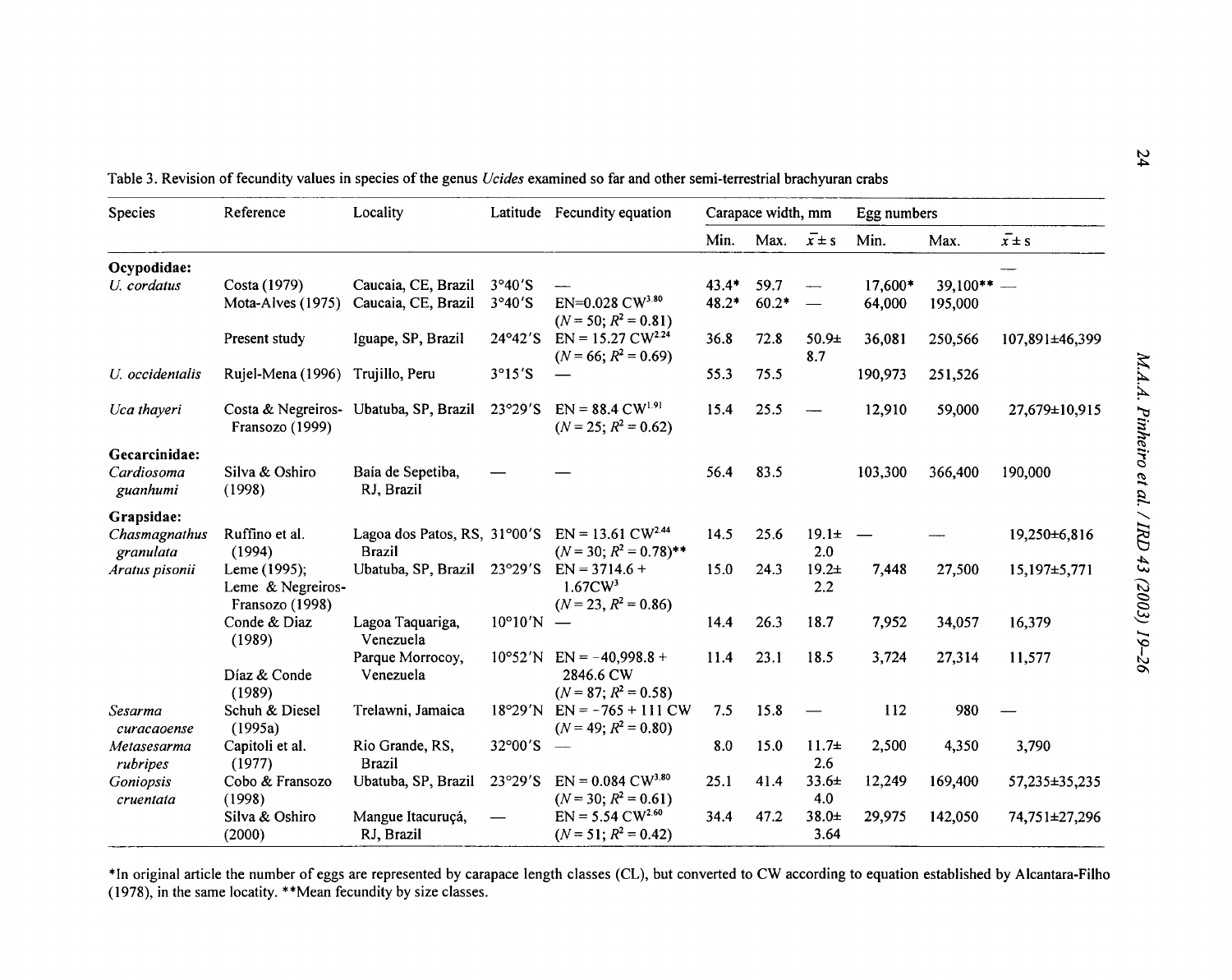The higher percentage of ovigerous females takes place during summer, two months after the highest mating activity period which occurs in October, shortly after the nuptial molt when the carapace of crabs show a sky blue color (Pinheiro, 2001). However, the average relative fecundity is lower in summer than in spring, for what the reproductive potential is balanced over these seasons. **In** this point, *U cordatus* contrasts to *A. cribrarius,* which shows a similar reproductive potential year round (Pinheiro and Terceiro, 2000) due to multiple brooding up to four viable clutches (Pinheiro and Fransozo, 1999).

Fecundity in *U cordatus* may be regarded as intermediate compared to other brachyurans. Yet, its reproductive potential is higher than in other semiterrestrial and terrestrial mangrove brachyurans (Table 3) where it is verified that the values reported in this contribution are similar to certain species of similar size and ecological role, as the congener  $U$ . *occidentalis,* examined by Rujel-Mena (1996), and the gecarcinid *Cardisoma guanhumi,* by Silva and Oshiro (1998). Although living in sandy, higher mangrove reaches, this latter species presents similar fecundity to that observed for *U cordatus* in spite of being less abundant.

The results obtained may be used to predict reproductive potential of this species in estuaries, but there is still a need to gather information on this species fertility to achieve more reliable estimates.

#### **Acknowledgements**

FAPESP provided financial support for the *Ucides* Project (Proc. # 98/06055-0), and granted the second author a scientific capacitation fellowship (Proc. #00/04046-6). CNPq granted a scientific productivity fellowship to the first author (Proc. # 300312/96-2). Thanks are also due to agronomist engineer MSc. Gustavo Y. Hattori, and to biologist Ana G. Fiscarelli for their invaluable help during fieldwork.

#### **References**

- Almaça, C., Egg number and size in *Pachygrapsus maurus* (Lucas, 1846) from Praia da Laginha (Faial, Azores Islands). Inv. Pesq., 51 (1987) 157-163.
- Boolootian, R.A., Giese, A.C., Farmanfarmain, A. and Tucker, J., Reproductive cycles of West Coast crabs. Physiol. Zool., 32 (1959) 213-220.
- Bourdon, R., Observations preliminaries sur la ponte des Xanthidae. Bull. Soc. Lorraine Sci., 2 (1962) 2-27.
- Capitoli, R.R., Bemvenuti, C.E. and Gianuca, N.M.,

Ocorrência e observações bioecológicas do caranguejo *Metasesarma rubripes* (Rathbun) na regiao estuarial da Lagoa dos Patos. Atlantica, 2 (1977) 50-62.

- Cobo, V.J. and Fransozo, A., Fecundity and reproductive period of the red mangrove crab *Goniopsis cruentata* (Brachyura, Grapsidae), Sao Paulo state, Brazil, The Biodiversity Crisis and Crustacea: Proc. Fourth International Crustacean Congress, Amsterdam, The Netherlands, 1998, pp. 527-533.
- Costa, R.S., Bioecologiado caranguejo-u9a, *Ucides cordatus* (Linnaeus, 1763) Crustacea, Decapoda — no nordeste brasileiro. Bol. Cear. Agron., 20 (1979) 1-74.
- Costa, T.M. and Negreiros-Fransozo, M.L., Fecundidade de *Callinectes danae* Smith, 1869 (Crustacea, Decapoda, Portunidae) naregiao de Ubatuba(SP), Brasil. Arq. BioI. Tecnol., 39 (1996) 393-400.
- Costa, T.M. and Negreiros-Fransozo, M.L., Fecundidade de *Uca thayeri* Rathbun, 1900 (Decapoda, Ocypodidae) no manguezal da Praia Dura, Ubatuba (SP), Brasil. Abstracts do IV Taller sobre Cangrejos y Cangrejales / I Jornadas Argentinas de Carcinologia, Buenos Aires, Argentina, 1999, p. 20.
- Diaz, H. and Conde, J.E., Population dynamics and life history of the mangrove crab *Aratus pisonii* (Brachyura, Grapsidae) in a marine environment, Bull. Mar. Sci., 45 (1989) 148-163.
- Diele, K., Life history and population structure of the exploited mangrove crab *Ucides cordatus cordatus* (Linnaeus, 1763) (Decapoda: Brachyura) in the Caete Estuary, North Brazil. Ph.D. Thesis, Universidade de Bremen, Alemanha, 2000.
- Du Preez, H.H. and McLachlan, A., Biology of the three spot swimming crab *Ovalipes punctatus* (De Haan) III. Reproduction, fecundity and egg development. Crustaceana, 47 (1984) 285-297.
- Fonteles-Filho, A.A., Recursos Pesqueiros: Biologia e Dinamica Populacional, Imprensa Oficial do Ceara, Fortaleza, 1979.
- Flores, A.V., Estrategia reprodutiva de *Pachygrapsus transversus* (Gibbes, 1850) (Crustacea, Decapoda, Brachyura), na regiao de Ubatuba (SP). Graduation monograph, Instituto de Biociencias, UNESP, Botucatu, 1993.
- Freire, A.S., Dispersao larval do caranguejo do mangue *Ucides cordatus* (L. 1763) em manguezais da Baia de Paranaguá, Paraná, Ph.D. Thesis, Instituto Oceanográfico da Universidade de Sao Paulo, USP, Sao Paulo, 1998.
- Gifford, C., Some observation on the general biology of the land crab, *Cardisoma guanhumi* (Latreille) in south Florida. BioI. Bull., 123 (1962) 207-223.
- Hartnoll, R.G., Evolution, systematics, and geographical distribution. In: Biology of the Land Crabs, W.W. Burgreen and B.R. McMahon (eds.), Cambridge University Press, New York, 1988, pp. 6-54.
- Hartnoll, R.G. and Gould, P., Brachyuran life history strategies and the optimization of egg production. In: Aspects of Decapod Crustacean Biology, A.A. Fincham and P.S. Rainbow (ed.), Clarendon Press, Oxford, 1988, pp. 1-9.